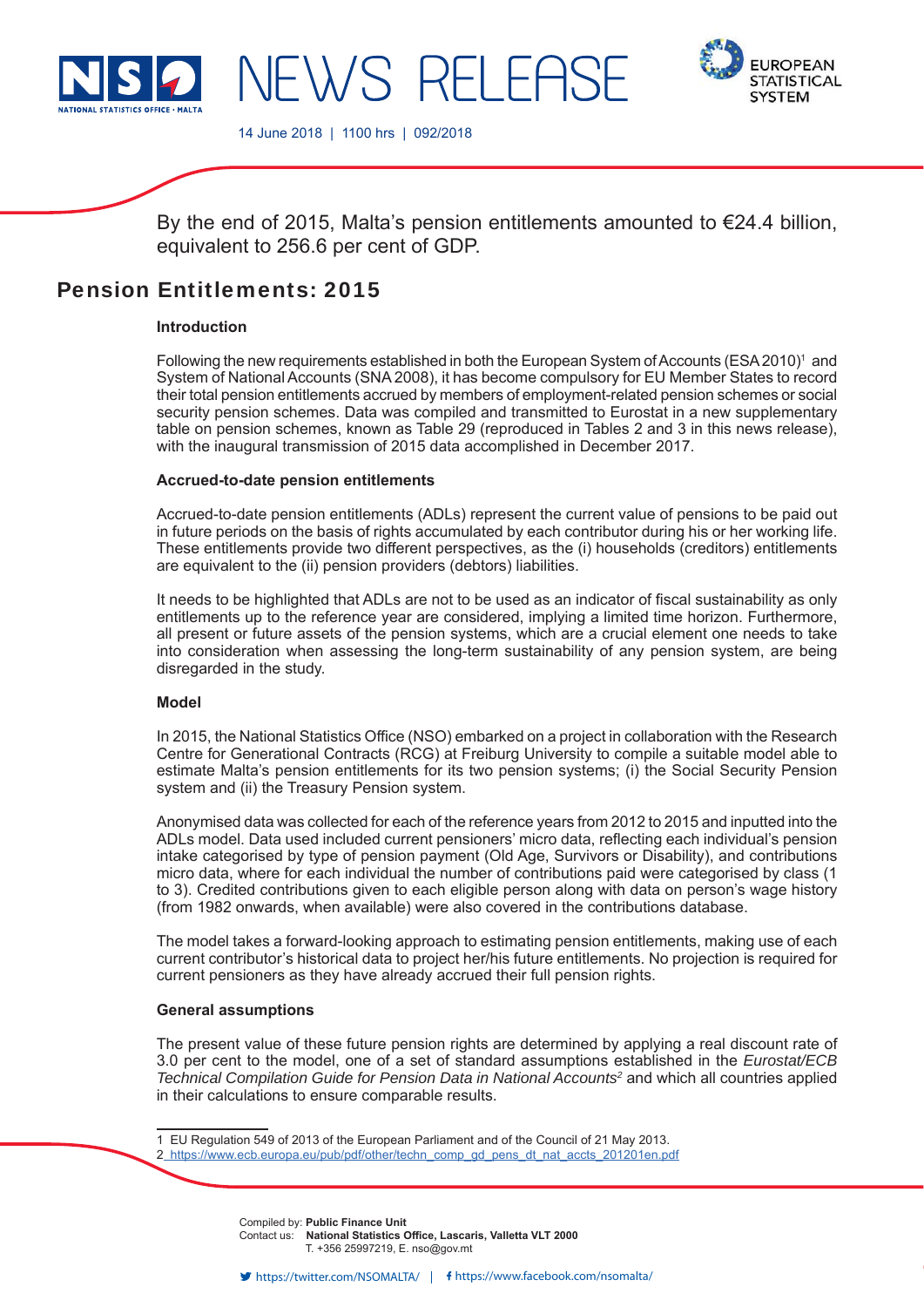Furthermore, the Projected Benefit Obligation (PBO) approach, taking into consideration future wage increases when applying wage indexation rules to pension payment increases, is the selected estimation technique. Other standard assumptions were: for demography the use of the EUROPOP life expectancy assumptions and for wage growth the use of the labour productivity growth forecasts from the 2015 Ageing Working Group assumptions<sup>3</sup>.

# **Results**

By the end of 2015, total pension entitlements for Malta amounted to  $\epsilon$ 24.4 billion (256.6 per cent of GDP). The majority of these entitlements were accumulated by members of the Social Security Pension System, with €22.4 billion or 91.7 per cent of the total entitlements covering social security pensions (Table 1).

| <b>Description</b>     |                         | 2012   | 2013   | 2014   | 2015   | 2015/2012                |
|------------------------|-------------------------|--------|--------|--------|--------|--------------------------|
|                        |                         |        |        |        |        | Change                   |
|                        | $\epsilon$ million      | 17,755 | 19,409 | 20,904 | 22,400 | 4,645                    |
| <b>Social Security</b> | $%$ of GDP <sup>1</sup> | 247.8  | 254.0  | 247.3  | 235.4  | $\overline{\phantom{a}}$ |
| <b>Treasury</b>        | $\epsilon$ million      | 2,559  | 2,657  | 2,785  | 2,023  | $-536$                   |
|                        | % of GDP                | 35.7   | 34.8   | 32.9   | 21.3   | $\overline{\phantom{a}}$ |
| <b>Total</b>           | $\epsilon$ million      | 20,314 | 22,066 | 23,689 | 24,422 | 4,109                    |
|                        | % of GDP                | 283.5  | 288.7  | 280.2  | 256.6  | ۰                        |

## **Table 1. Total Pension Entitlements**

 $^1$ GDP used was obtained from the NSO News Release 038/2018.

Between 2012 and 2015, Social Security Pension entitlements rose by  $€4.6$  billion mainly reflecting the growing trend in employment. On the other hand, Treasury entitlements dropped by  $\epsilon$ 0.5 billion to only reflect 8.3 per cent of the total pension entitlements by the end of 2015 (Chart 1). The decline is due to the Treasury pension being replaced by the Two-Thirds pension in 1979 and hence closed to any new Government employees. Furthermore, in recent years an increasing number of employees eligible to receive a Treasury pension are reaching retirement age and hence they achieved their maximum entitlements. Such entitlements will decrease in the future as pensions are paid to the retirees.





<sup>&</sup>lt;sup>3</sup> 2015 Ageing Report: http://ec.europa.eu/economy finance/publications/european economy/2015/ee3 en.htm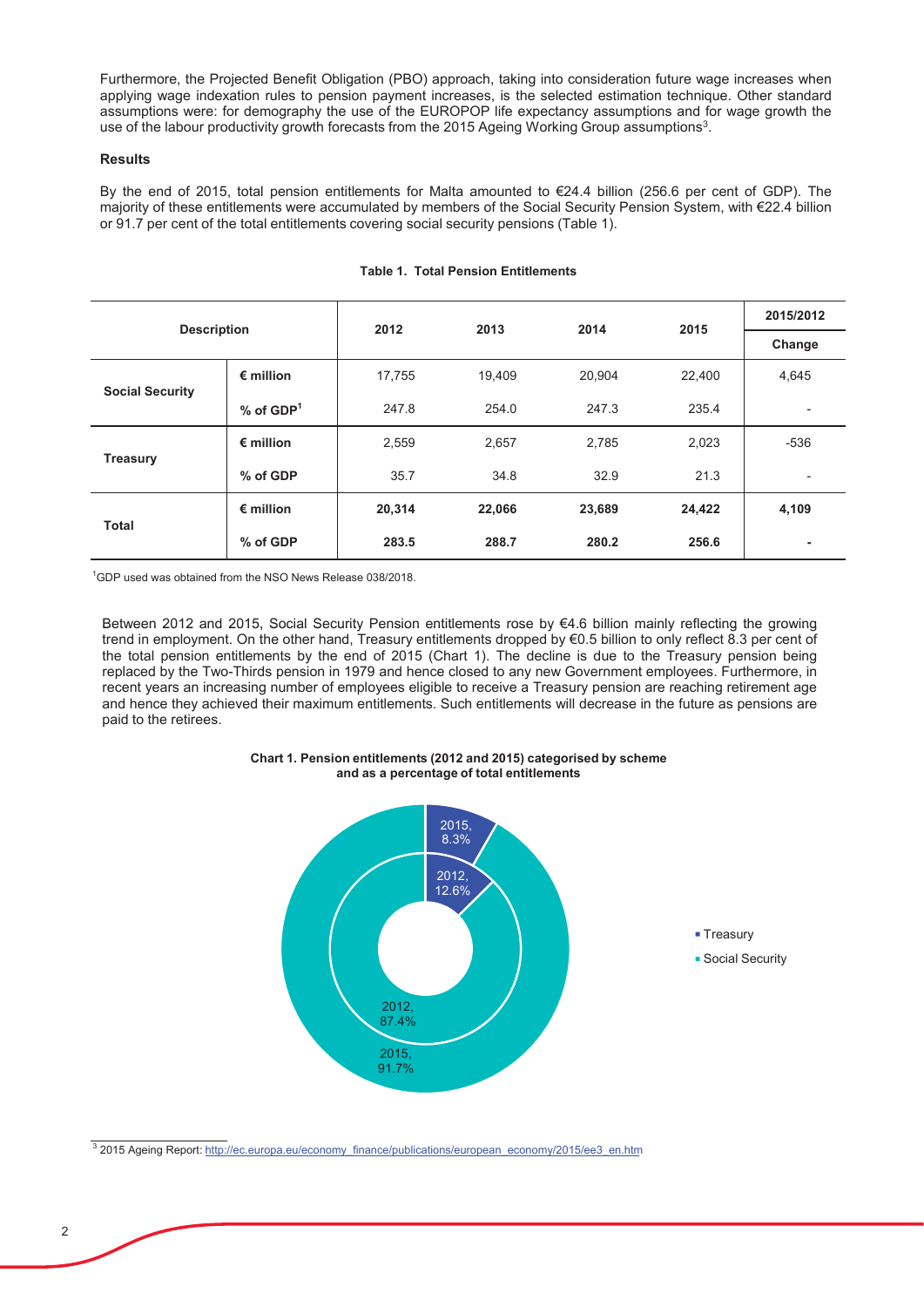# **Supplementary Table 29**

In 2015 social contributions under the Social Security Pension system totalled €1.6 billion, reflecting an increase of more than  $\epsilon$ 0.3 billion from 2012. Total pension payments amounted to  $\epsilon$ 0.7 billion by the end of 2015 (Table 2), more than three quarters of which was used to cover Old Age type pensions (Chart 2).

During the four-year period Treasury entitlements dropped by €0.5 billion, from €2.6 billion in 2012 to €2.0 billion in 2015, following a decline in contributors to the Treasury system registered between 2014 and 2015. Pension payments for the year 2015 totalled  $\epsilon$ 0.1 billion (Table 3), almost all of which was used to cover Old Age type pensions (Chart 3).

|                                                            |                                                                                               | 2012               | 2013     | 2014     | 2015     |  |
|------------------------------------------------------------|-----------------------------------------------------------------------------------------------|--------------------|----------|----------|----------|--|
|                                                            | <b>Description</b>                                                                            | $\epsilon$ million |          |          |          |  |
| <b>Opening Balance Sheet</b>                               |                                                                                               |                    |          |          |          |  |
| 1                                                          | Pension entitlements <sup>1</sup>                                                             | 15,977             | 17.755   | 19.409   | 20.904   |  |
| Changes in pension entitlements due to transactions        |                                                                                               |                    |          |          |          |  |
| $\overline{2}$                                             | Increase in pension entitlements due to social contributions<br>$(=2.1 +  + 2.4 - 2.5)$       | 1,213              | 1,325    | 1,439    | 1,550    |  |
| 2.1                                                        | Employer actual social contributions                                                          | 190                | 202      | 217      | 234      |  |
| 2.2                                                        | Employer imputed social contributions                                                         |                    |          |          |          |  |
| 2.3                                                        | Household actual social contributions                                                         | 225                | 235      | 251      | 270      |  |
| 2.4                                                        | Household social contribution supplements                                                     | 799                | 888      | 970      | 1.045    |  |
| 2.5                                                        | Less pension scheme charges                                                                   | $\Omega$           | $\Omega$ | $\Omega$ | $\Omega$ |  |
| 3                                                          | Other (actuarial) increase of pension entitlements                                            | $-196$             | 1,177    | 271      | 2,167    |  |
| 4                                                          | Reduction in pension entitlements due to payment of social<br>benefits                        | 579                | 609      | 630      | 654      |  |
| 5                                                          | Change in pension entitlements due to social contributions<br>and pension benefits $(=2+3-4)$ | 438                | 1,893    | 1.079    | 3.062    |  |
| 6                                                          | Transfers of entitlements between schemes                                                     | $\Omega$           | 0        | $\Omega$ | $\Omega$ |  |
| 7                                                          | Change in pension entitlements due to other transactions                                      | 0                  | 0        | 0        | $\Omega$ |  |
| Change in pension entitlements due to other economic flows |                                                                                               |                    |          |          |          |  |
| 8                                                          | Changes in entitlements due to revaluations                                                   | 0                  | 0        | $\Omega$ | $\Omega$ |  |
| 9                                                          | Change in entitlements due to other changes in volume                                         | 1,339              | $-238$   | 416      | $-1,567$ |  |
| <b>Closing Balance Sheet</b>                               |                                                                                               |                    |          |          |          |  |
| 10                                                         | Pension entitlements $(=1+5+6+7+8+9)$                                                         | 17,755             | 19,409   | 20,904   | 22,400   |  |

# Table 2. Social Security Pension Entitlements Supplementary Table (2012-2015)

 ${}^{1}$ Equal to the closing stock for the previous year.

#### Chart 2. Social security pension payments by type of pension (2015)

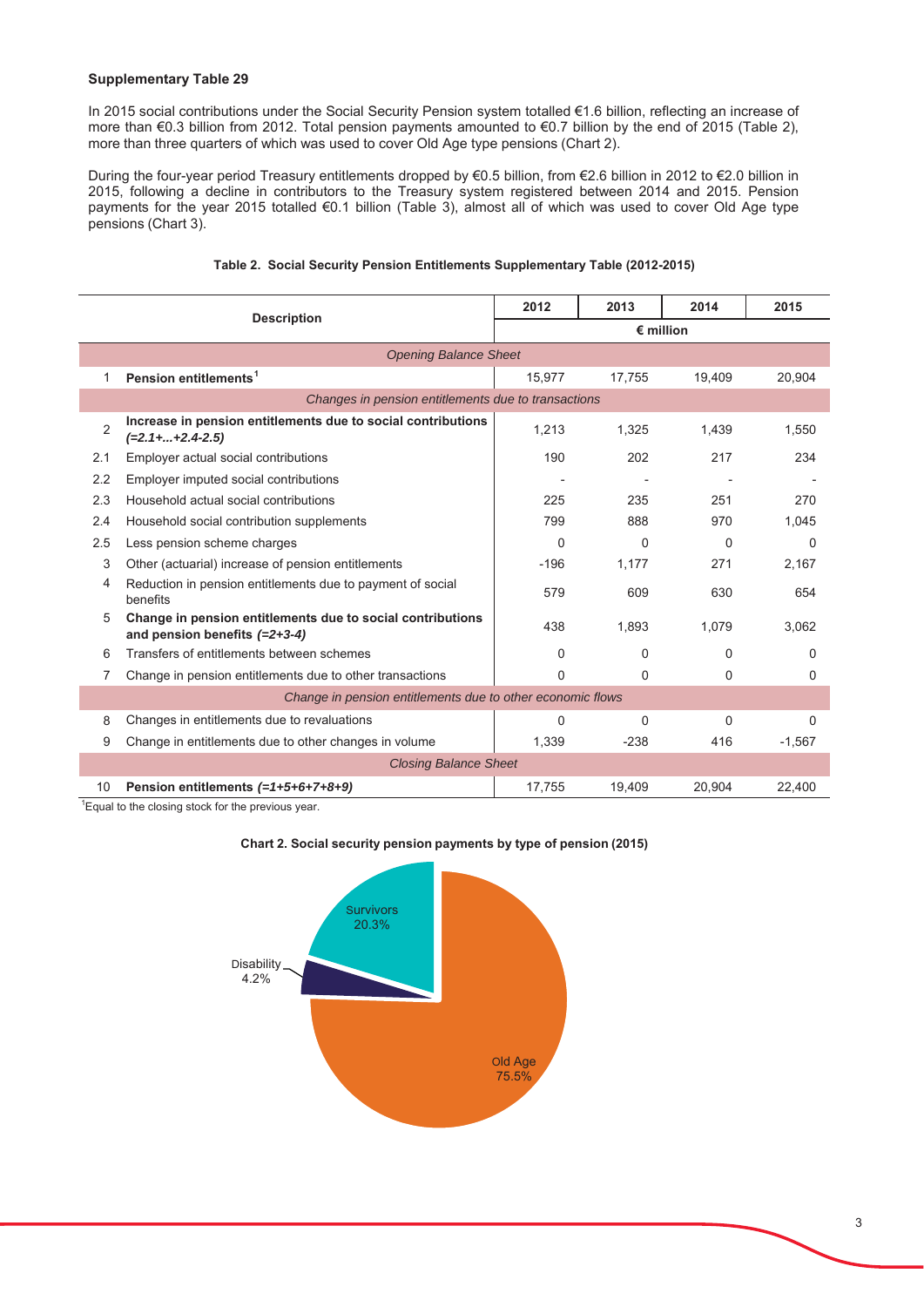|                                                            | <b>Description</b>                                                                            | 2012               | 2013     | 2014     | 2015     |  |  |
|------------------------------------------------------------|-----------------------------------------------------------------------------------------------|--------------------|----------|----------|----------|--|--|
|                                                            |                                                                                               | $\epsilon$ million |          |          |          |  |  |
|                                                            | <b>Opening Balance Sheet</b>                                                                  |                    |          |          |          |  |  |
| 1                                                          | Pension entitlements <sup>1</sup>                                                             | 2,087              | 2,559    | 2.657    | 2,785    |  |  |
|                                                            | Changes in pension entitlements due to transactions                                           |                    |          |          |          |  |  |
| $\overline{2}$                                             | Increase in pension entitlements due to social contributions<br>$(=2.1 +  + 2.4 - 2.5)$       | 390                | 211      | 147      | $-545$   |  |  |
| 2.1                                                        | Employer actual social contributions                                                          | $\Omega$           | $\Omega$ | $\Omega$ | 0        |  |  |
| 2.2                                                        | Employer imputed social contributions                                                         | 286                | 83       | 14       | $-685$   |  |  |
| 2.3                                                        | Household actual social contributions                                                         | $\Omega$           | $\Omega$ | $\Omega$ | 0        |  |  |
| 2.4                                                        | Household social contribution supplements                                                     | 104                | 128      | 133      | 139      |  |  |
| 2.5                                                        | Less pension scheme charges                                                                   | $\Omega$           | $\Omega$ | $\Omega$ | $\Omega$ |  |  |
| 3                                                          | Other (actuarial) increase of pension entitlements                                            |                    |          |          |          |  |  |
| 4                                                          | Reduction in pension entitlements due to payment of social<br>benefits                        | 90                 | 87       | 92       | 92       |  |  |
| 5                                                          | Change in pension entitlements due to social contributions<br>and pension benefits $(=2+3-4)$ | 300                | 123      | 55       | $-637$   |  |  |
| 6                                                          | Transfers of entitlements between schemes                                                     | 0                  | $\Omega$ | $\Omega$ | 0        |  |  |
| 7                                                          | Change in pension entitlements due to other transactions                                      | $\Omega$           | $\Omega$ | $\Omega$ | 0        |  |  |
| Change in pension entitlements due to other economic flows |                                                                                               |                    |          |          |          |  |  |
| 8                                                          | Changes in entitlements due to revaluations                                                   | 0                  | $\Omega$ | $\Omega$ | $\Omega$ |  |  |
| 9                                                          | Change in entitlements due to other changes in volume                                         | 172                | $-25$    | 73       | $-125$   |  |  |
| <b>Closing Balance Sheet</b>                               |                                                                                               |                    |          |          |          |  |  |
| 10                                                         | Pension entitlements (=1+5+6+7+8+9)                                                           | 2,559              | 2.657    | 2.785    | 2,023    |  |  |

# Table 3. Treasury Pension Entitlements Supplementary Table (2012-2015)

 $\mathrm{H}$  Equal to the closing stock for the previous year.



# Chart 3. Treasury pension payments by type of pension (2015)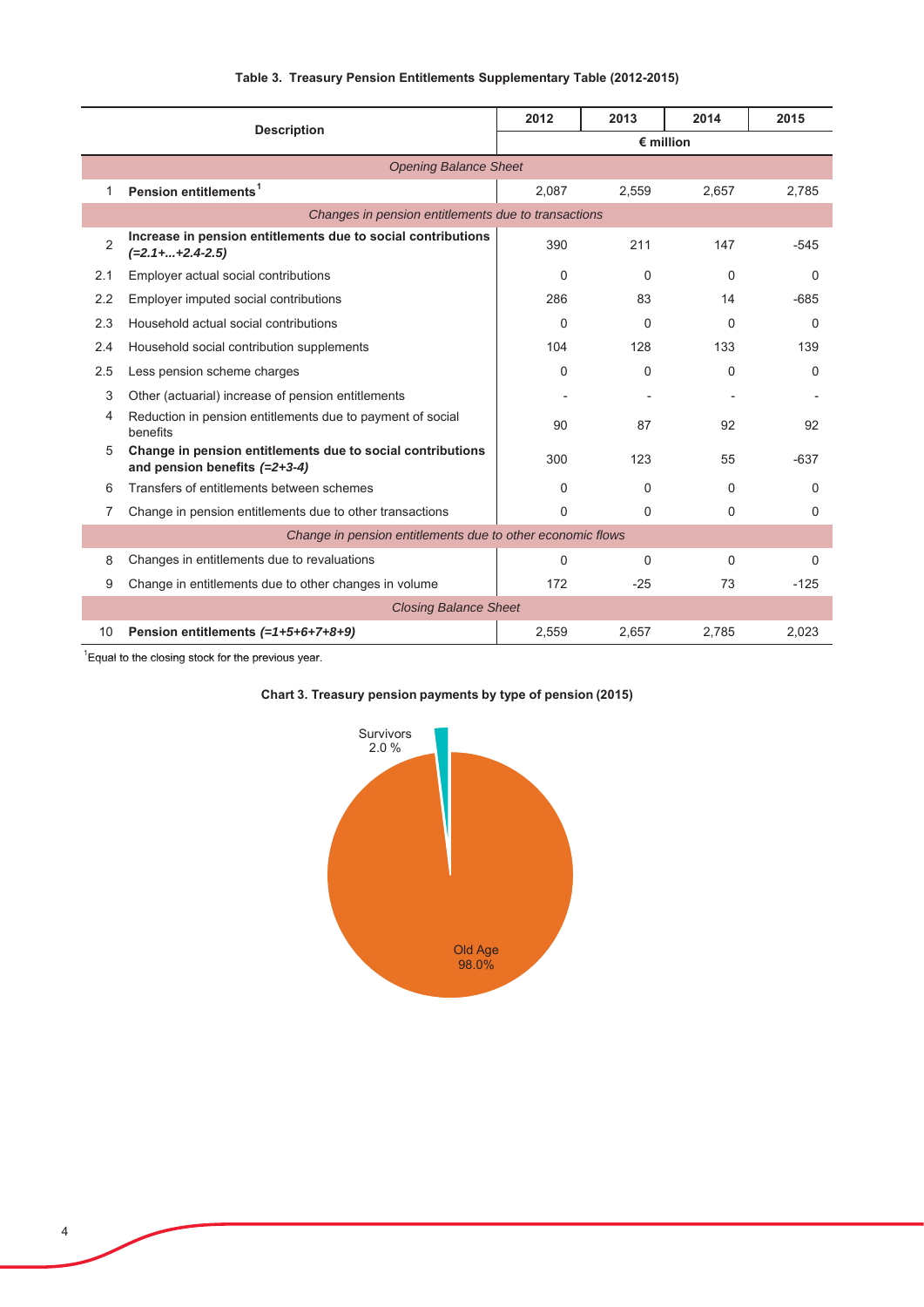# **Sensitivity Analysis**

In addition to the standard discount rate of 3.0 per cent, different discount rates were also applied to the ADLs model to test its robustness. Entitlements were re-calculated using discount rates of 2.0 per cent and 4.0 per cent, with results showing that a higher discount rate leads to a lower present value of pension entitlements implying that the two variables are inversely correlated. In fact, 2015 pension obligations amounted to €20.3 billion when a discount rate of 4.0 per cent was used; €4.1 billion lower than the original entitlements computed using the standard 3.0 per cent discount rate. The opposite was true when a 2.0 per cent rate was applied with pension entitlements rising to  $\epsilon$ 30.0 billion by the end of 2015 (Table 4).

| <b>Description</b>           |     |                         | 2012   | 2013   | 2014   | 2015   |
|------------------------------|-----|-------------------------|--------|--------|--------|--------|
| Discount rate $\binom{9}{0}$ | 2.0 | $\epsilon$ million      | 25,302 | 27,363 | 29,382 | 30,040 |
|                              |     | $%$ of GDP <sup>1</sup> | 353.1  | 358.0  | 347.5  | 315.6  |
|                              | 3.0 | $\epsilon$ million      | 20,314 | 22,066 | 23,689 | 24,422 |
|                              |     | % of GDP                | 283.5  | 288.7  | 280.2  | 256.6  |
|                              | 4.0 | $\epsilon$ million      | 16,667 | 18,177 | 19,511 | 20,274 |
|                              |     | % of GDP                | 232.6  | 237.8  | 230.8  | 213.0  |

## Table 4. Sensitivity Analysis: Discount Rate (±1%)

 $^1$ GDP used was obtained from the NSO News Release 038/2018.



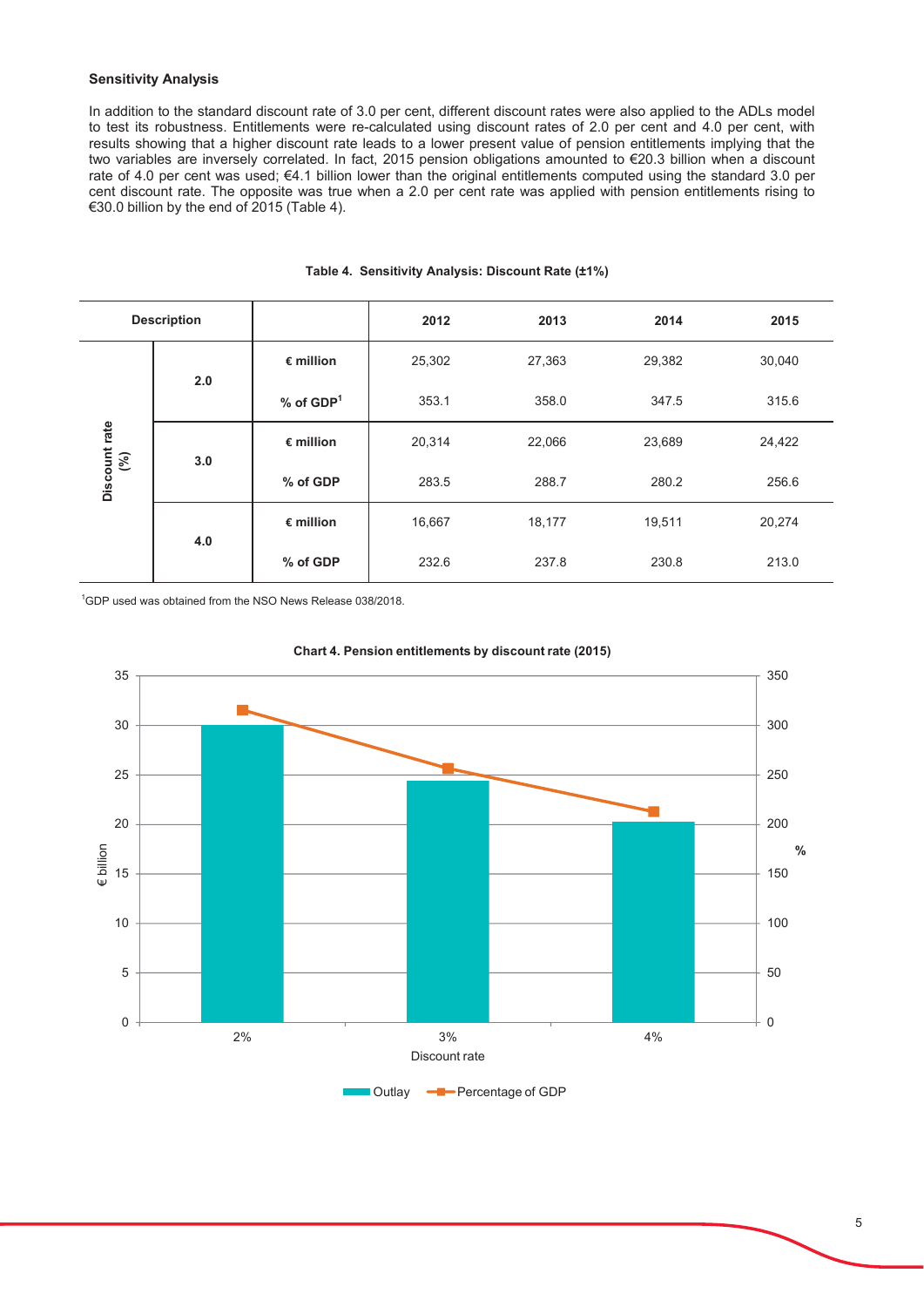#### **International Comparison**

Malta's pension entitlements amounted to 256.6 per cent of GDP in 2015, ranking it in the 15<sup>th</sup> place among the 22 European countries (20 EU Member States, Norway and Switzerland) that have currently published the data. The United Kingdom recorded the largest ratio of entitlements-to-GDP with 403.5 per cent followed by Austria (376.0 per cent) and France (369.5 per cent). At the other end of the spectrum, Denmark registered the lowest share with their obligations amounting to 95.0 per cent of their GDP by the end of 2015 (Chart 5).



Chart 5. Pension entitlements by country as a percentage of GDP (2015)

Country publications can be found through the following link: http://ec.europa.eu/eurostat/web/pensions/other-information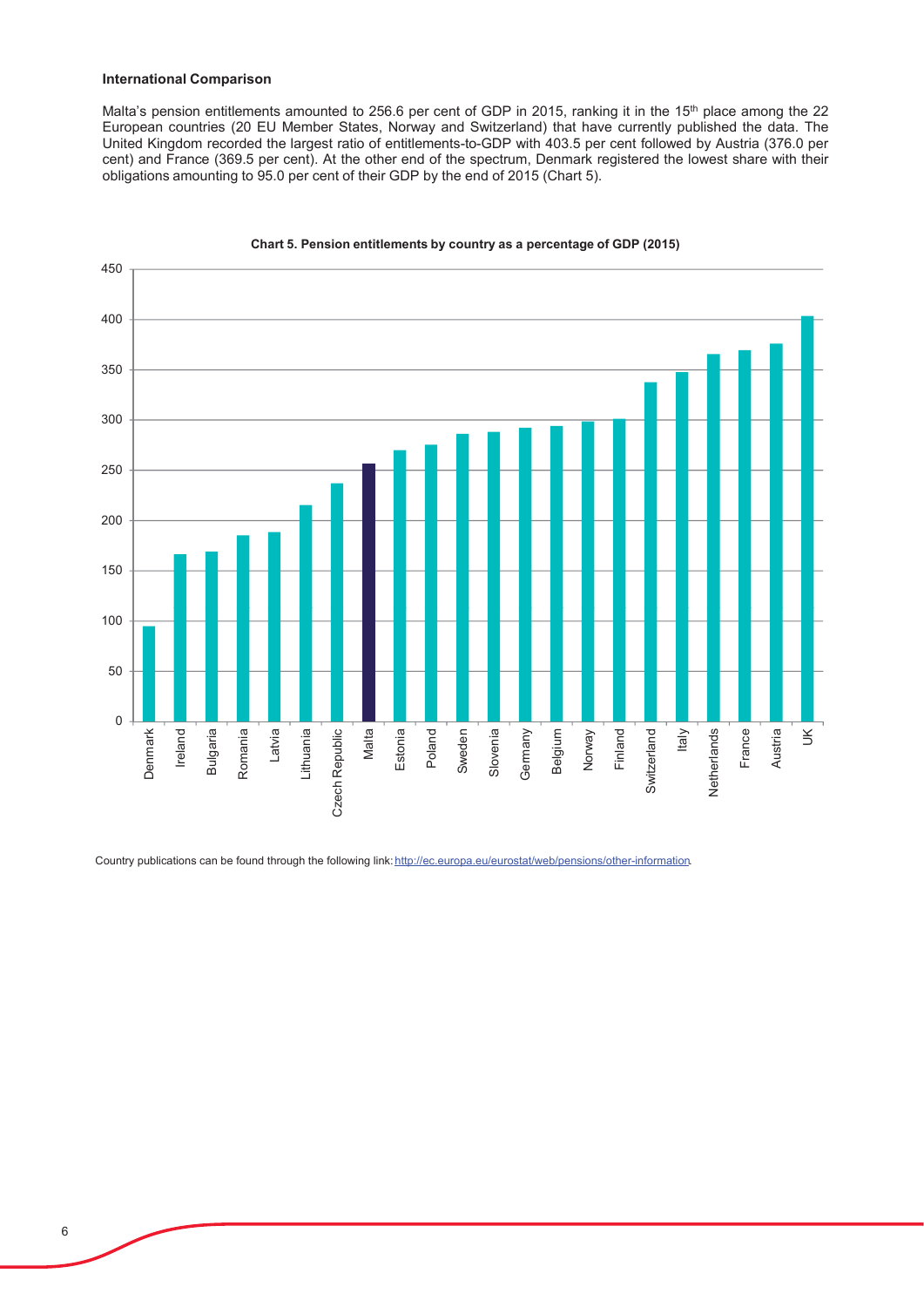#### **Methodological Notes**

- 1. The rows of the supplementary table (Table 29) are defined as follows:
	- 1. The opening stock of pension entitlements (equal to the closing stock of the previous year).
	- 2.2 Balancing item for defined benefit pension schemes, recording any changes in entitlements not included in any other rows of Table 29.
	- 2.3 Actual social contributions made by employees during the reference year.
	- 2.4 Relates to the property income earned, or imputed on the schemes. This is equivalent to the unwinding of the discount rate, equal to the nominal discount rate for the base year multiplied with the pension entitlements recorded at the beginning of the year.
	- 3. The imputed transactions of social security pension schemes. This row is used as a balancing item for social security pension schemes. Therefore, figures may be either positive or negative, with a positive value implying that the discount rate is lower than the scheme's annual rate of return.
	- 4. Pension payments made during the year.
	- 5. Changes in pension entitlements due to contributions and pension benefits.
	- 6. Amount of entitlements transacted from one pension fund to another.
	- 7. Changes in entitlements due to any pension reforms introduced during the year.
	- 8. Changes in entitlements due to changes made to the key model assumptions, such as the discount rate, wage rate and inflation rate.
	- 9. Other changes to the volume of assets that are not classified under row 8.
	- 10. Total pension entitlements recorded at the end of the year.

#### 2. Glossary:

- 2.1. Accrued-to-date pension entitlements (ADLs) amount to the present value of pensions to be paid in future periods to members of a pension system as based on their accrued rights.
- 2.2. In Defined Benefit (DB) pension schemes a formula is used to determine the amount of pension benefits to be paid to each individual, normally taking into consideration years of service, the person's salary over a certain period of time, the age at retirement and the pension indexation rules.
- 2.3. Disability Pensions are benefits paid to persons below the legal/standard retirement age suffering from a disability which prevents them from working or earning above a certain minimum level as legislated.
- 2.4. The Discount Rate represents an interest rate used to convert a future sum of money to its present value.
- 2.5. The Gross Domestic Product (GDP) is the total value of all goods and services produced, deducting the value of any goods and services used in their production within a certain period in a country.
- 2.6. The Inflation Rate is the rate at which the general level of prices for goods and services is increasing during a particular reference period.
- 2.7. Old Age Pensions are benefits paid to persons who have retired from gainful employment at the legal/standard retirement age, in return for years of service and/or social insurance payments.
- 2.8. **Pension Indexation** refers to the method used to update pensions on an annual basis. In Malta's case, pensions are updated by a sum equivalent to 70 per cent growth in average national wage and 30 per cent of the inflation rate.
- 2.9. The Present Value represents the current worth of a future sum of money.
- 2.10. The Projected Benefit Obligations (PBO) approach takes into consideration future wage increases, obtained either through promotions or a general increase in wages, when estimating the ADLs of a pension system.
- 2.11. **Survivors Pensions** are paid to the close relatives (wife or children) of a deceased person who would have been eligible to receive an old age pension upon reaching retirement age.